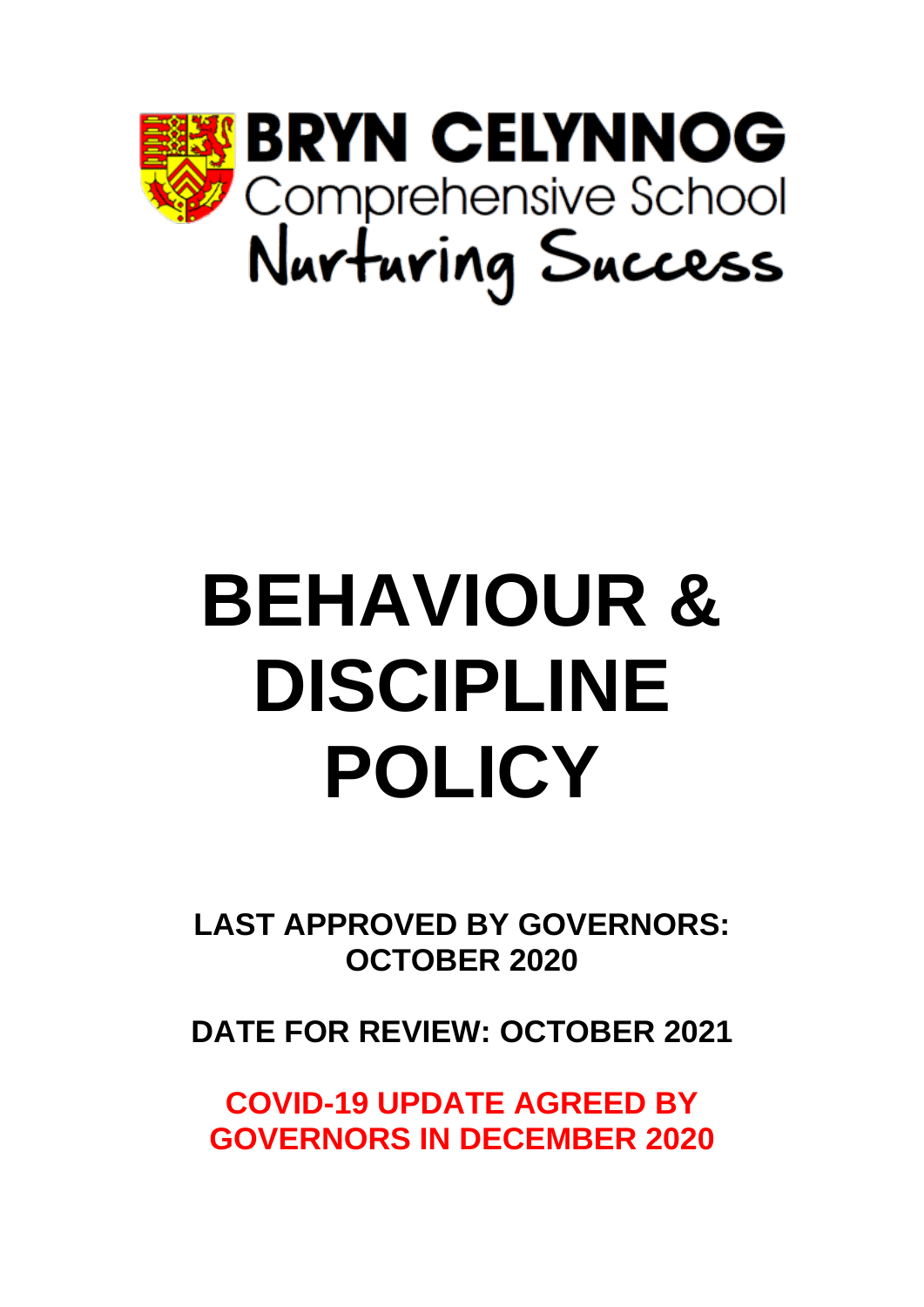# **BRYN CELYNNOG COMPREHENSIVE SCHOOL**

# **BEHAVIOUR AND DISCIPLINE POLICY**

*The school's policy on student discipline takes into account the requirements of s61 of the School Standards and Framework Act 1998; National Assembly for Wales Circular 47/2006: Inclusion and Pupil Support; National Assembly for Wales Circular 1/2004: Exclusion from Schools and PRUs; National Assembly for Wales Circular 23/2003: Respecting Others: Anti Bullying Guidance; SEN Code of Practice for Wales, 2002 and numerous school policies.*

*Coronavirus (COVID-19): This policy has been updated based on RCT guidance for the safe re-opening of schools from 1st September 2020:*

*The safety and wellbeing of staff and students during the return to school is considered to be of the utmost importance.*

*Any refusal to comply with new school procedures regarding safety, or any anti-social behaviour which places other members of the school community at risk, will incur rigorous disciplinary action.*

*If a student contravenes any of the school's revised health and safety procedures, a senior member of staff will isolate the student and contact parents immediately.* 

### **PHILOSOPHY**

We expect our school to be a place where all individuals are respected and their individuality valued, where students are encouraged to achieve, where self-discipline is promoted and good behaviour is the norm.

We expect our students to display the highest moral standards, and we will not tolerate bullying or other anti-social behaviour.

All staff are expected to encourage good behaviour and respect for others in students, and to apply all rewards and sanctions fairly and consistently. Well planned, interesting and demanding lessons make a major contribution to good discipline, and staff should ensure that programmes of study and methodology are well thought out and of a consistently high standard.

Behaviour which does not allow constructive teaching and learning is totally unacceptable and all staff should ensure that such behaviour is not tolerated.

# **PRINCIPLES**

The Head will draw up and review periodically a positive and constructive Code of Conduct that will:

- promote self-discipline and proper regard for authority among students;
- encourage good behaviour and respect for others, and prevent all forms of bullying among students;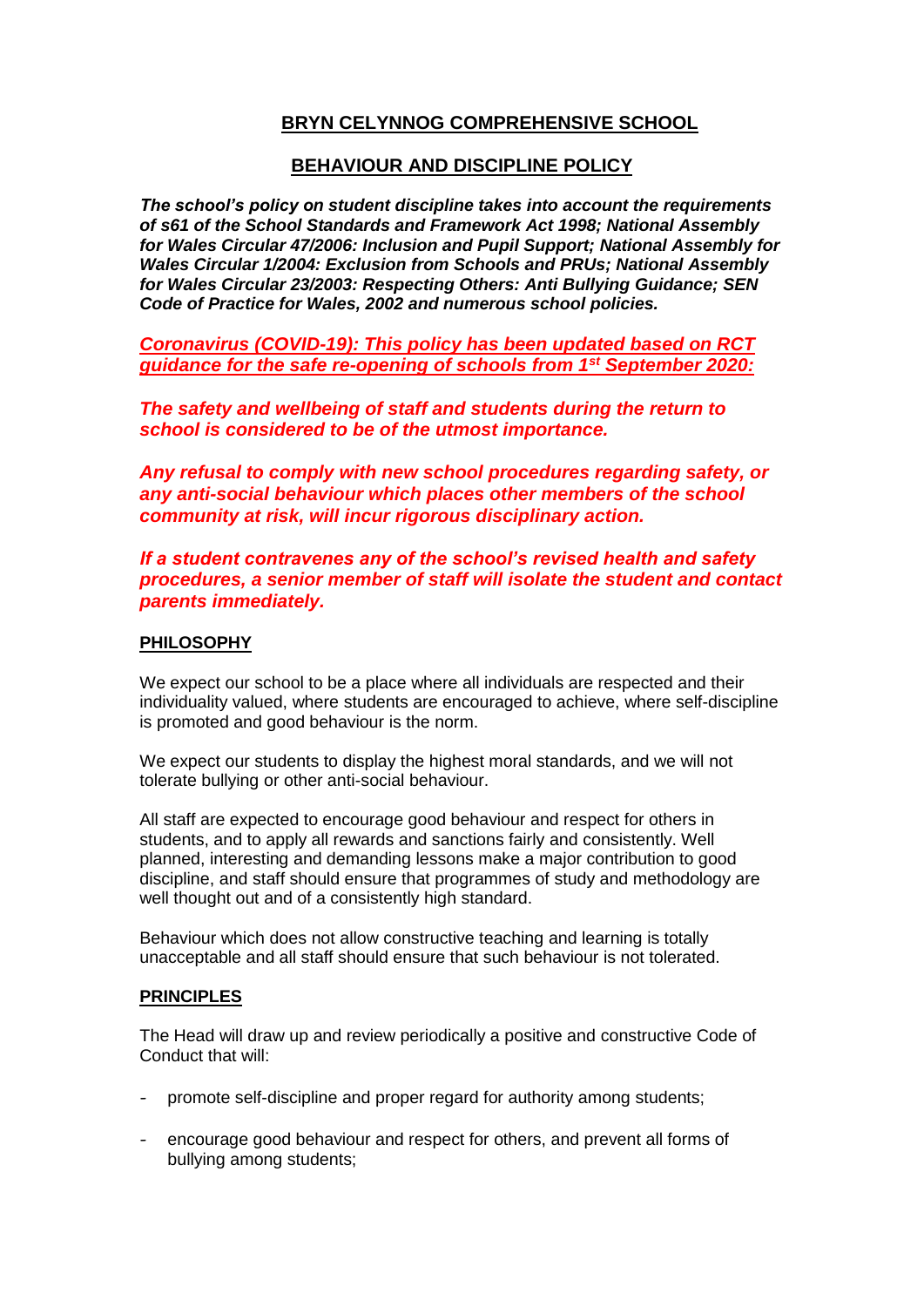- ensure students' standards of behaviour is acceptable;
- challenge unsatisfactory behaviour when it occurs;
- All students, parents and staff should know what is expected of them and the procedures used by the school for dealing with unsatisfactory behaviour.
- Punctual attendance at school and lessons is required. All absence must be explained and unexplained absence followed up.
- Good behaviour will be recognised, praised and rewarded.
- Unsatisfactory behaviour will be challenged promptly, as and when it occurs.
- None of the school's punishments will be degrading or humiliating. Students will be allowed 'fresh starts' and an opportunity to learn by their mistakes.
- Students will be subject to the school behaviour policy and procedures at all times when they can be identified as being a member of the school (e.g. in uniform, but off school premises.)
- Criminal actions by students may involve action by the police as well as action by the school.
- Parents will be kept informed of the behaviour (good or bad) of their children. Parents are expected to support the school in establishing and maintaining high standards of behaviour. Parents are expected to accept the school's sanctions.

### **Disability**

Where the misbehaviour of children is related to a mental or physical disability, the school will make reasonable adjustments to enable those children to be included within the school community.

These will include:

- ensuring that staff have had training in the nature of disabilities, and how they should treat children with disabilities;
- ensuring that staff are aware of any children with such disabilities;
- ensuring that help is sought from the LEA to enable the school to make reasonable adjustments:
- making reasonable adjustments to school organisation or of the timetable of particular children.

# **PROCEDURES**

### **Rewards**

Wherever possible, staff should use their own reward systems to encourage good behaviour.

The rewards used by the school include:

- verbal praise and written praise in exercise books;
- departmental phone calls, postcards and letters home;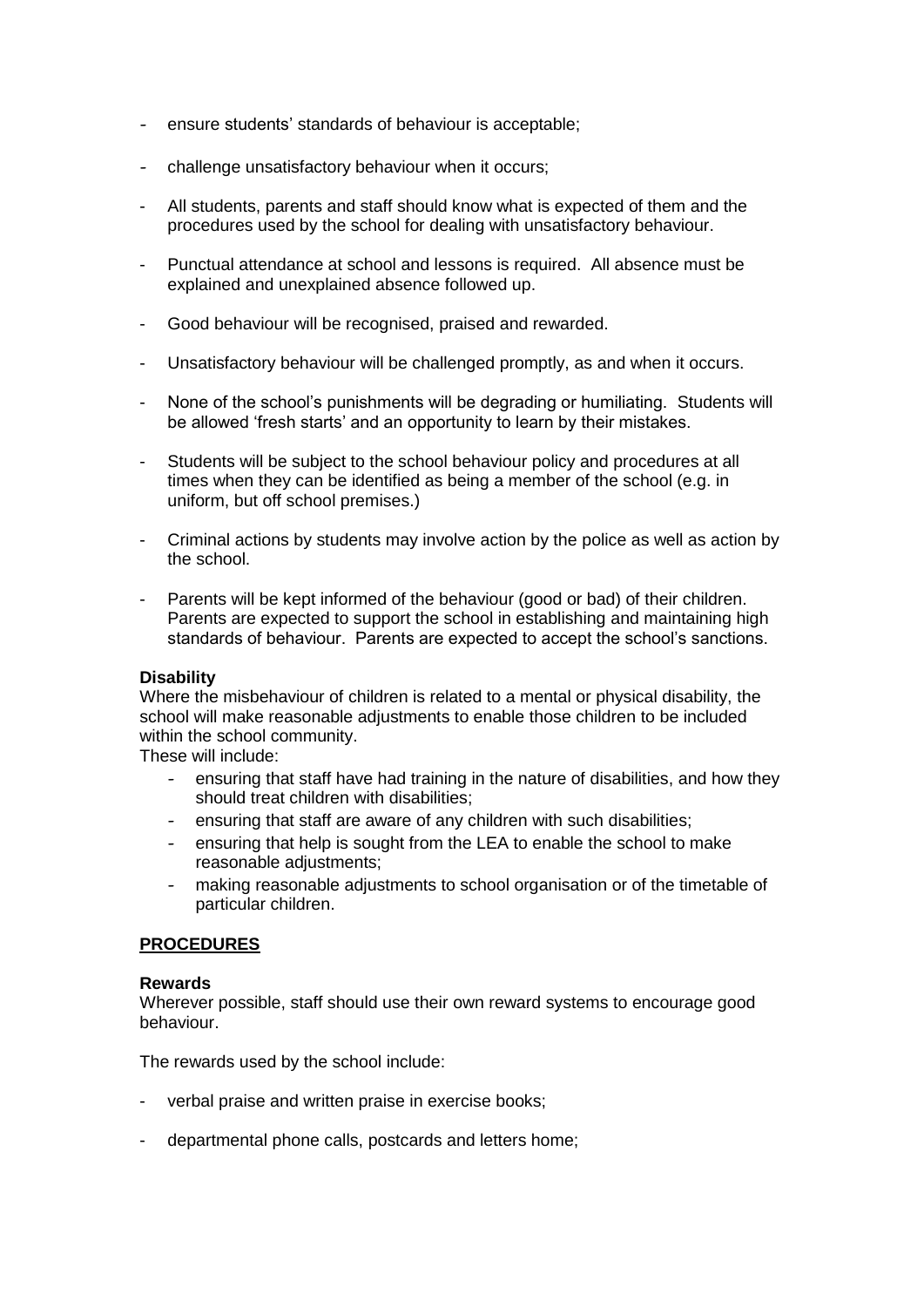- points awarded for effort, improvement, excellent work, excellent attendance, and community service;
- recognition at the school's Awards Ceremonies.

## **Sanctions**

The school uses the Discipline for Learning (D4L) system to ensure that students do not disrupt lessons.

The school also uses Restorative Approaches in Schools (RAIS) to restore broken relationships.

Outside of these systems, staff must seek to ensure that punishments are proportionate to the offence, and should enable students to make reparation where possible. The sanction applied should be as constructive as possible.

The following sanctions may be used in the school in appropriate cases:

- completion of work at home or extra work (in school or at home);
- carrying out useful tasks to help the school;
- detention (in school hours or outside school hours) for unacceptable behaviour, failure to bring the correct equipment and failure to arrive at school on time;
- academic detention (outside school hours) for failure to produce homework by the required deadline; (NOTE: detention outside school hours can be used subject to parents having received 24hours' notice);
- placement on Behaviour Report;
- removal from the group/class or particular lesson;
- withdrawal of break or lunchtime privileges;
- withholding participation in educational visits, extra-curricular privileges or sports events which are not essential to the curriculum;
- fixed-term and permanent exclusion.

### **Support Systems**

The school has a number of programmes and techniques for supporting behaviour management. These include:

- behaviour modification strategies;
- referral to the LA Behaviour Support Service;
- referral to the Educational Psychologist.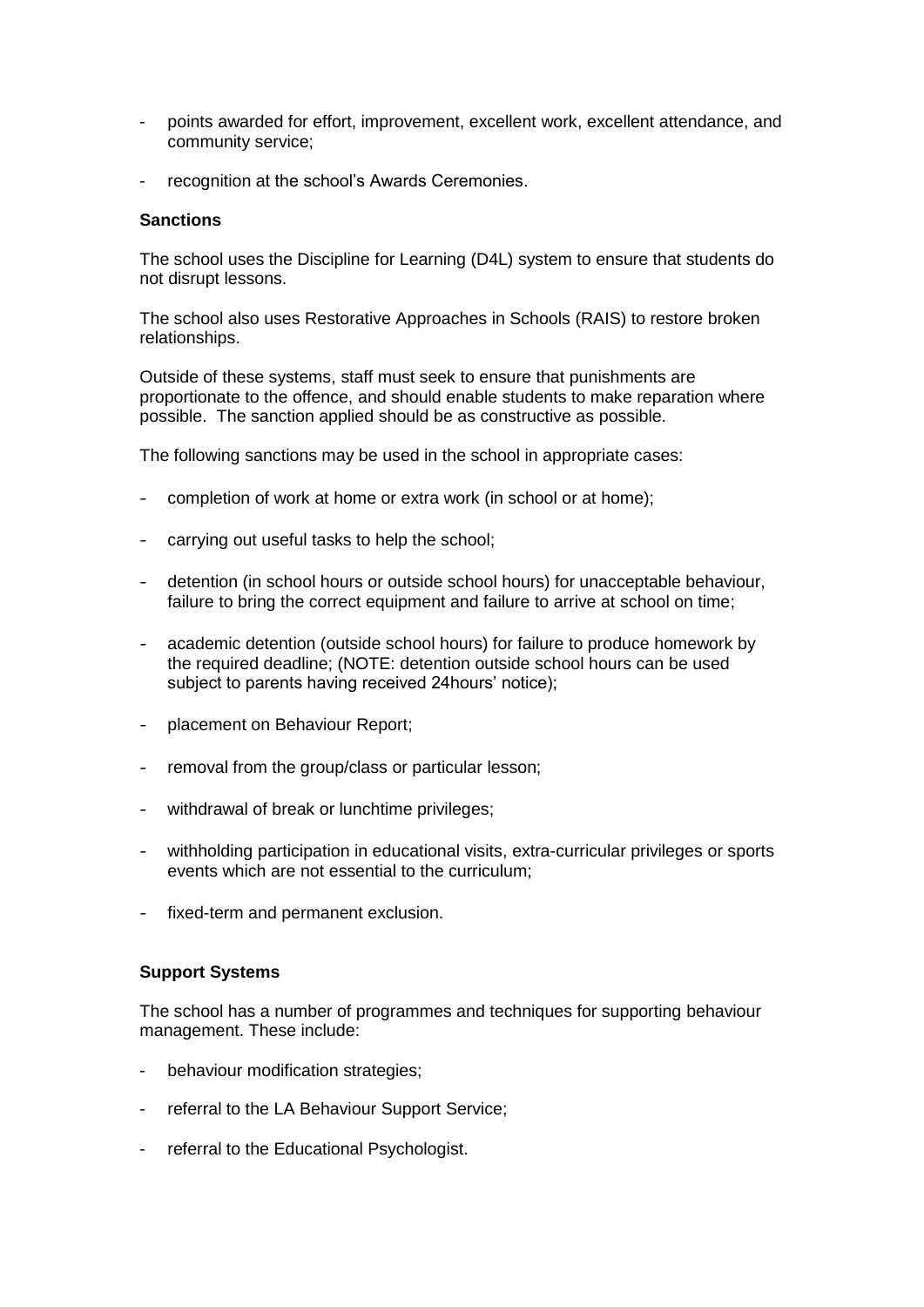### **SEBD Class**

The SEBD Class, established in the Autumn Term 2020, provides an additional layer of support for targeted students who need a different educational environment.

The support available to students SEBD Class is designed to prevent fixed-term and permanent exclusions.

### **Involvement of Parents**

Parents will be involved in discipline cases, as appropriate. Individual staff should not involve parents without first informing the Head of Learning.

Parents are also encouraged to support good behaviour and positive habits in their children through the school's 'Home-School Agreement', and through attendance at Parents' Evenings.

### **Involvement of Staff**

The working of the school's policies and procedures will be discussed regularly at staff meetings. Staff will also be involved in discussions with students in form/tutor group time.

Staff will also be called upon to identify problems that may be behind any bad behaviour, and to suggest possible courses of action. Training in behaviour management will be provided, as appropriate.

### **Involvement of Students**

Staff should be aware that Article 12 of the UN Convention on the Rights of the Child allows children who are capable of forming views the right to express those views. The National Assembly for Wales Circular 47/2006 also suggests that students can help to reinforce behaviour policies by contributing to them.

The School Parliament will be involved in reviewing the school's anti-bullying policies and procedures and in the school's programmes to reinforce self-discipline and positive work and behaviour patterns.

The ALNCO, will ensure that the needs of students with additional learning needs are properly taken into account, and their participation in the consultation process is assured.

### **Equal Opportunities**

All rewards and sanctions must be applied fairly and consistently and in accordance with the school's equal opportunities policy.

### **Publication**

The Headteacher will publicise the school's Code of Conduct annually to students and parents via the Student Journals, and to staff via the Staff Hand Book.